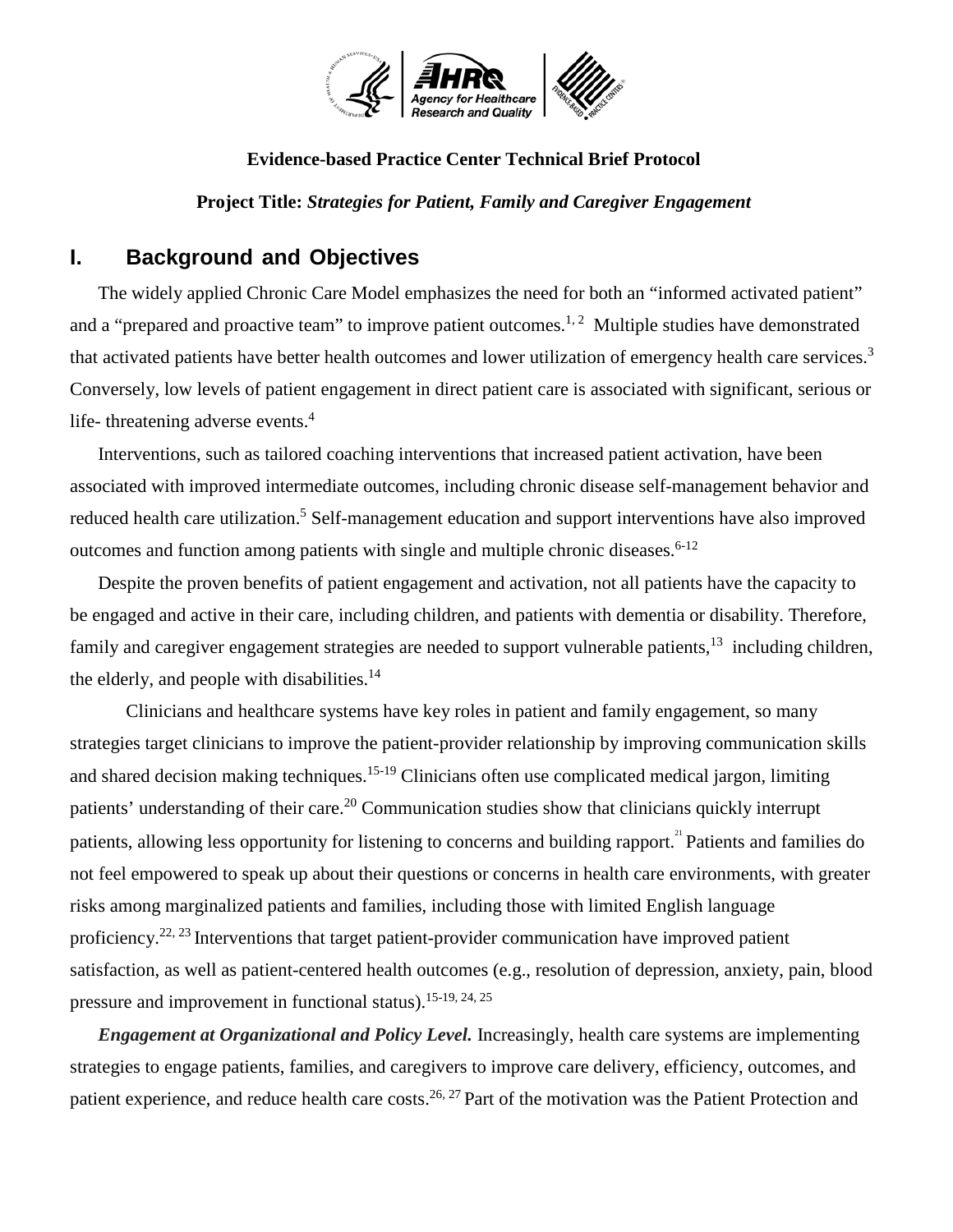Affordable Care Act (2010), which tied Medicare reimbursements with scores on a patient experience survey.<sup>28</sup> A 2016 survey of over 1450 hospitals demonstrated that most hospitals had policies supporting patient and family engagement, including some that established patient and family advisory councils, but there was wide variation in strategy and implementation.<sup>26</sup> Patient and family engagement strategies have been integrated into advanced primary care models, including Patient Centered Medical Homes and Comprehensive Primary Care.<sup>29, 30</sup> Diverse organizations have developed tools to promote engagement of patients and families at the organizational level, including the Agency for Healthcare Research and Quality (AHRQ), and the Institute for Patient- and Family-Centered Care, resulting in implementation guides and workshops.31-34 An early review of patient and family engagement in health care design identified case studies which demonstrated effects on patients, changes to services available to patients, and changes in staff attitudes to patient engagement,<sup>35</sup> but found little evidence on quality or effectiveness of care.<sup>35</sup> A more recent review identified process improvements, but few studies examined clinical outcomes.<sup>36</sup>

#### **Objective of Technical Brief**

The objective of this technical brief is to provide a framework and map of the currently available evidence on patient and family engagement strategies that have been used to help patients, families, and caregivers manage chronic conditions. The long-term goal is to inform decision making by health systems on which engagement strategies to deploy to improve outcomes. The Technical Brief will summarize the evidence on patient and family engagement, provide a conceptual or organizational framework to understand key components of the strategies and interventions of interest, highlight evidence for innovative strategies, describe barriers to implementation, and provide guidance regarding future research directions and priorities. To create a comprehensive profile of the evidence, we will systematically search for studies of the impact of engagement strategies on patient-reported outcomes (e.g., patient activation, patient experience/satisfaction, patient-provider communication, effectiveness of engagement), process outcomes (e.g., measures of chronic disease management and quality of care), health care system outcomes (e.g., utilization of hospital, emergency room, and primary care services), and clinical outcomes (e.g., diseasespecific morbidity and mortality).

We will synthesize the published and grey literature into an evidence map that will include: 1) description of available systematic reviews and primary studies, 2) identification of areas where a new systematic review may help to synthesize the evidence in greater depth, and 3) demonstration of evidence gaps requiring additional primary research. To meet these aims, we will build on and adapt a conceptual framework on patient and family engagement interventions from Carman et al.<sup>37</sup> to categorize patient and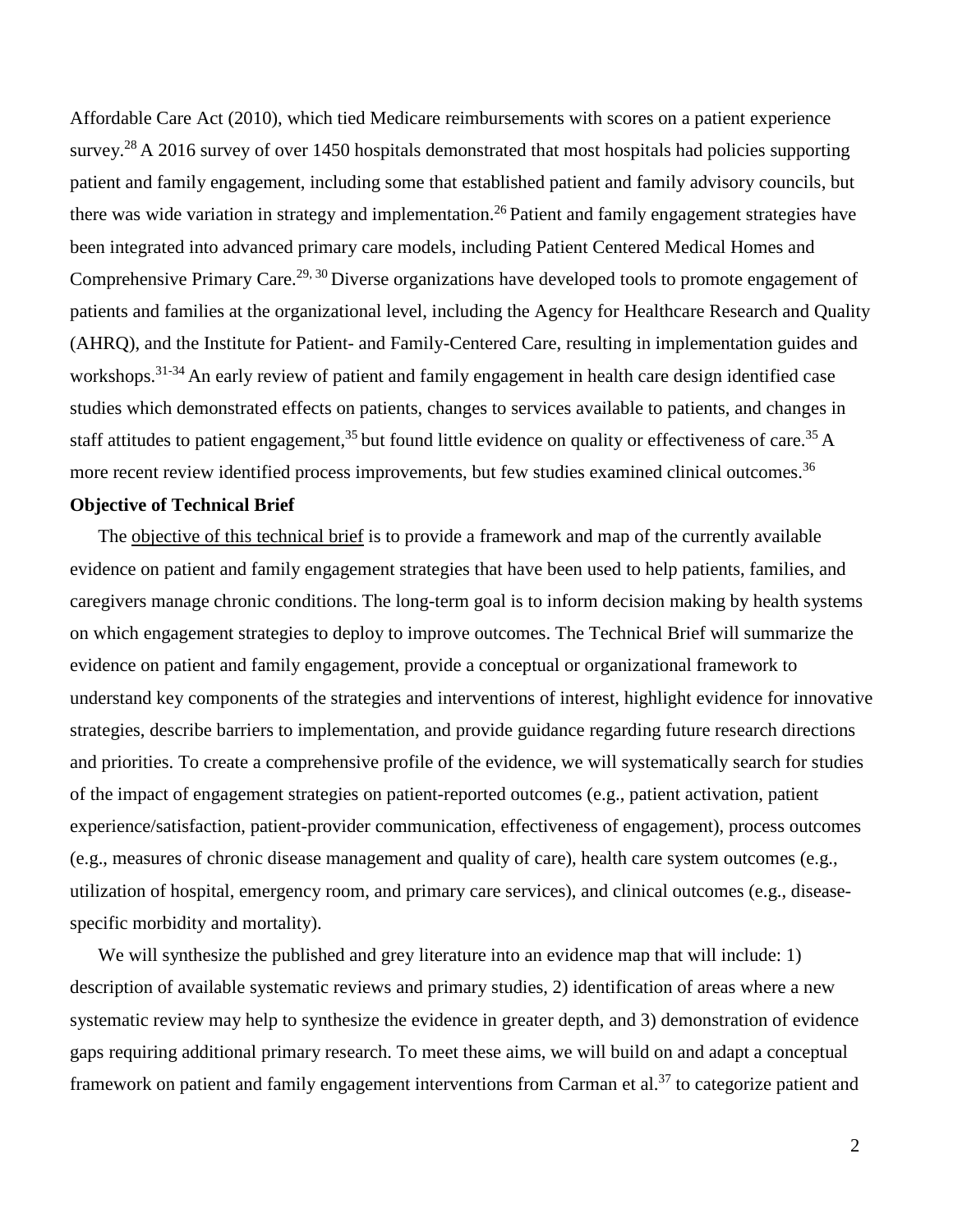family engagement strategies into direct patient care level, health system or organizational level, and community/policy level interventions (**Figure 1**). Further, we will apply the definition of patient and family engagement from the framework as "patients, families, their representatives, and health professionals working in active partnership at various levels across the health care system — direct care, organizational design and governance, and policy making — to improve health and health care." $37$ 



#### **Figure 1. Patient, family and caregiver engagement framework**

- Setting (e.g., rural vs. urban, type of outpatient facility)
- Organizational support, resources and cost (e.g., change management teams)
- Society and Policy (e.g., social norms, regulations and legislation)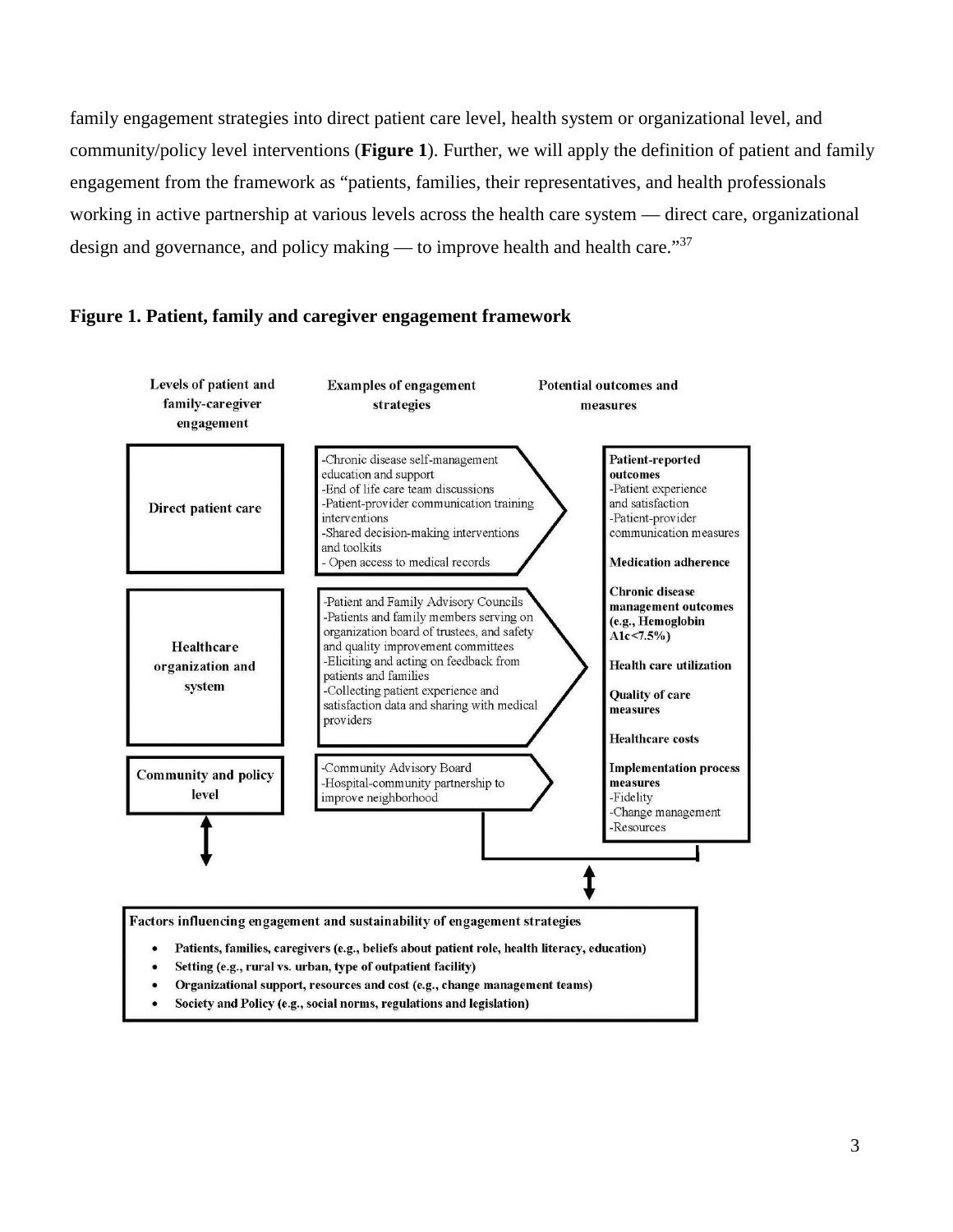### **II. Guiding Questions**

We will use these questions to guide our work:

- 1) What patient engagement strategies have been studied to help patients, families and caregivers manage their chronic conditions and improve patient health outcomes?
	- A) What are the characteristics of the patients/conditions? What is the specific role for families and caregivers? Have the subpopulations of interest been studied in the literature?
	- B) What are the characteristics of these patient and family engagement strategies?
	- C) What outcomes, including harms, have been studied?
	- D) Which elements must be implemented to have fidelity? Which elements can be adapted to reflect the local context without losing fidelity?
	- E) What resources and costs are required to implement these strategies?
	- F) What change management strategies support sustainment after implementation?
- 2) What gaps exist in the current research?
	- A) Which patient engagement strategies identified by experts as currently relevant have no research evidence or inadequate evidence?

B) For which patient engagement strategies are additional primary research studies needed to answer questions important to policy and practice of self-management?

C) For which patient engagement strategies are there sufficient primary research studies that a new systematic review would add to current knowledge?

### **III. Methods**

The Technical Brief will integrate discussions with key informants with searches of the published literature and grey literature to inform the above Guiding Questions.

### **1. Data Collection**

#### **A. Discussions with Key Informants**

To guide the project and the refinement of the Framework (Figure 1), we will first conduct discussions with approved key informants. We will seek their input on the guiding questions and the framework we plan to use.

Key informants were selected for their specific perspectives, including caregivers, patient representatives (e.g., from the Institute for Patient- and Family-Centered Care), health system leaders, primary care providers, nurses, payers (e.g., from Anthem, Inc.), and researchers testing patient and family engagement strategies. We will ask key informants to give input on what to emphasize in the methodologic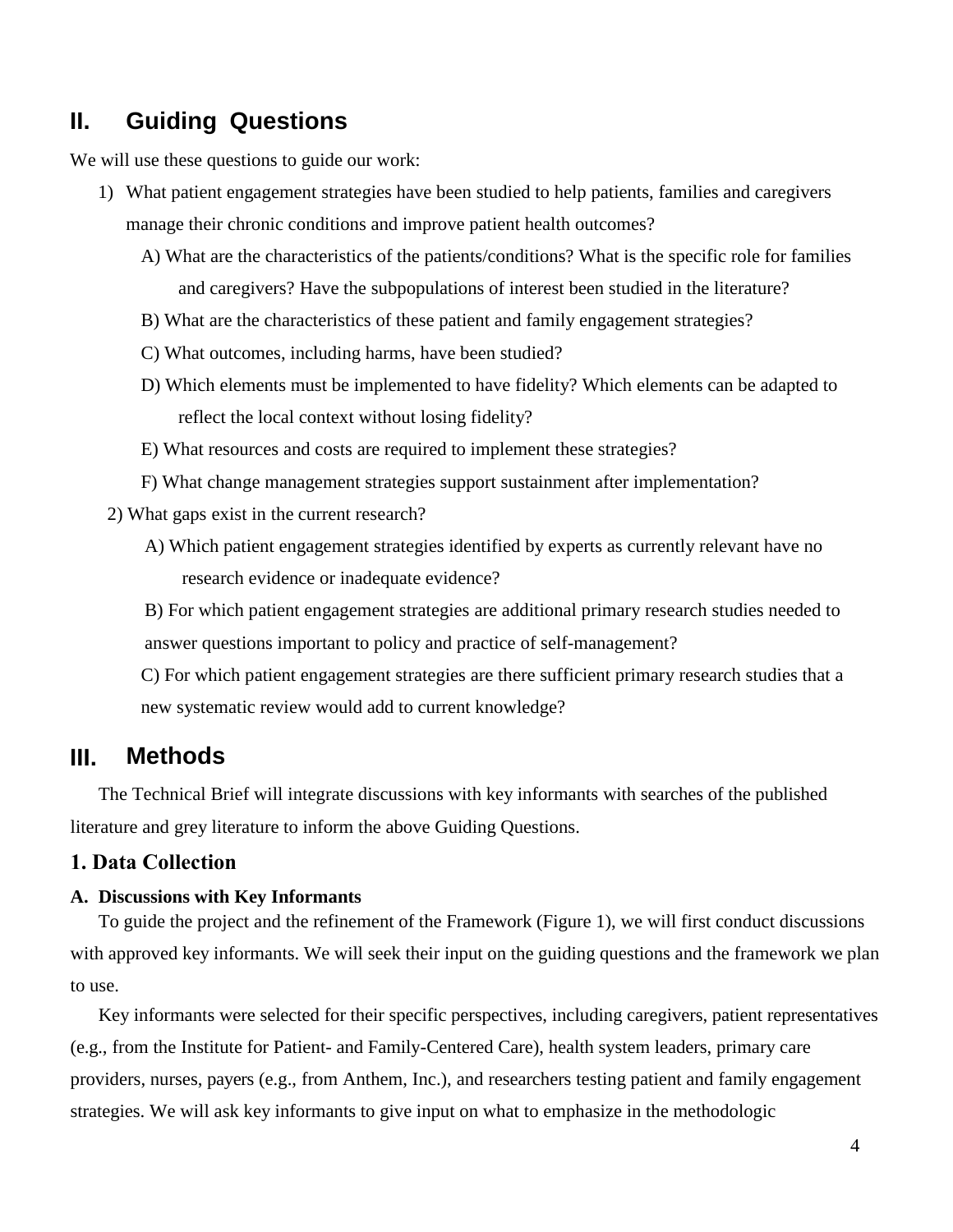| Table 1. Discussion Guide with key informants                                                                                                                                                                                                                                |  |  |
|------------------------------------------------------------------------------------------------------------------------------------------------------------------------------------------------------------------------------------------------------------------------------|--|--|
| Prior to the call key informants receive this information to guide the call:                                                                                                                                                                                                 |  |  |
| Think about: From your experience or clinical practice, please identify an<br>example of a patient, family or family engagement strategy.                                                                                                                                    |  |  |
| We will ask you to discuss this strategy on the call and consider some of<br>these aspects of the strategy:                                                                                                                                                                  |  |  |
| Who/what was the focus?<br>What was the setting? Who was involved?<br>Was it successful - why or why not?<br>What contributing to it being successful or not?<br>$\bullet$                                                                                                   |  |  |
| Call 1: Word Cloud Brainstorm: please share your words/phrases on what<br>you think it is most important to measure and know about whether a patient,<br>family and caregiver engagement strategy is working (such as patient<br>satisfaction, better quality of care, etc.) |  |  |
| Call 2: Word Cloud Brainstorm - please share your words/phrases on some of<br>the challenges that exist to implement patient, family and caregiver<br>engagement strategies into the health system (such as costs, lack of<br>evidence of what works best)                   |  |  |

 approach to the technical brief (e.g. strategies, methods, outcomes and what is most important from each of their perspectives (see **Table 1** for key informant questions). We will conduct conference calls in small groups. We will adhere to Office of Management and Budget requirements to avoid using survey methods with more than 9 participants. We will use a semistructured approach to engage key informants. They will first be

p rovided information about the project and its goals. We will then elicit their perspectives on topics that pertain to patient and family engagement and the Guiding Questions described above. Sample topics to be discussed with the key informants are listed in **Table 1**. These questions will be used as a starting point for discussion. We may explore additional areas depending on the direction of the discussion and the key informant responses. The feedback from the key informants will be integrated with the expertise of our project team to guide and focus our review of the published and unpublished literature.

#### **B. Published Literature Search**

We will develop PubMed and CINAHL searches using a Boolean combination of search strings and terms for patient/consumer/caregiver/family engagement (i.e. "Population" terms) combined with terms for patient, family and caregiver engagement interventions (Table 2).

Our preliminary search indicated that we will need to sift through thousands of articles to identify three that meet our eligibility criteria. To keep the project manageable with the assigned time frame, we plan to use a step-wise approach:

- 1. Identification of systematic reviews from 2015 to the present;
- 2. Identification of original articles from 2015 to the present that were not captured in the included systematic reviews; and
- 3. Sampling (20%) of original articles from 2012 to 2015 to assess the proportion included or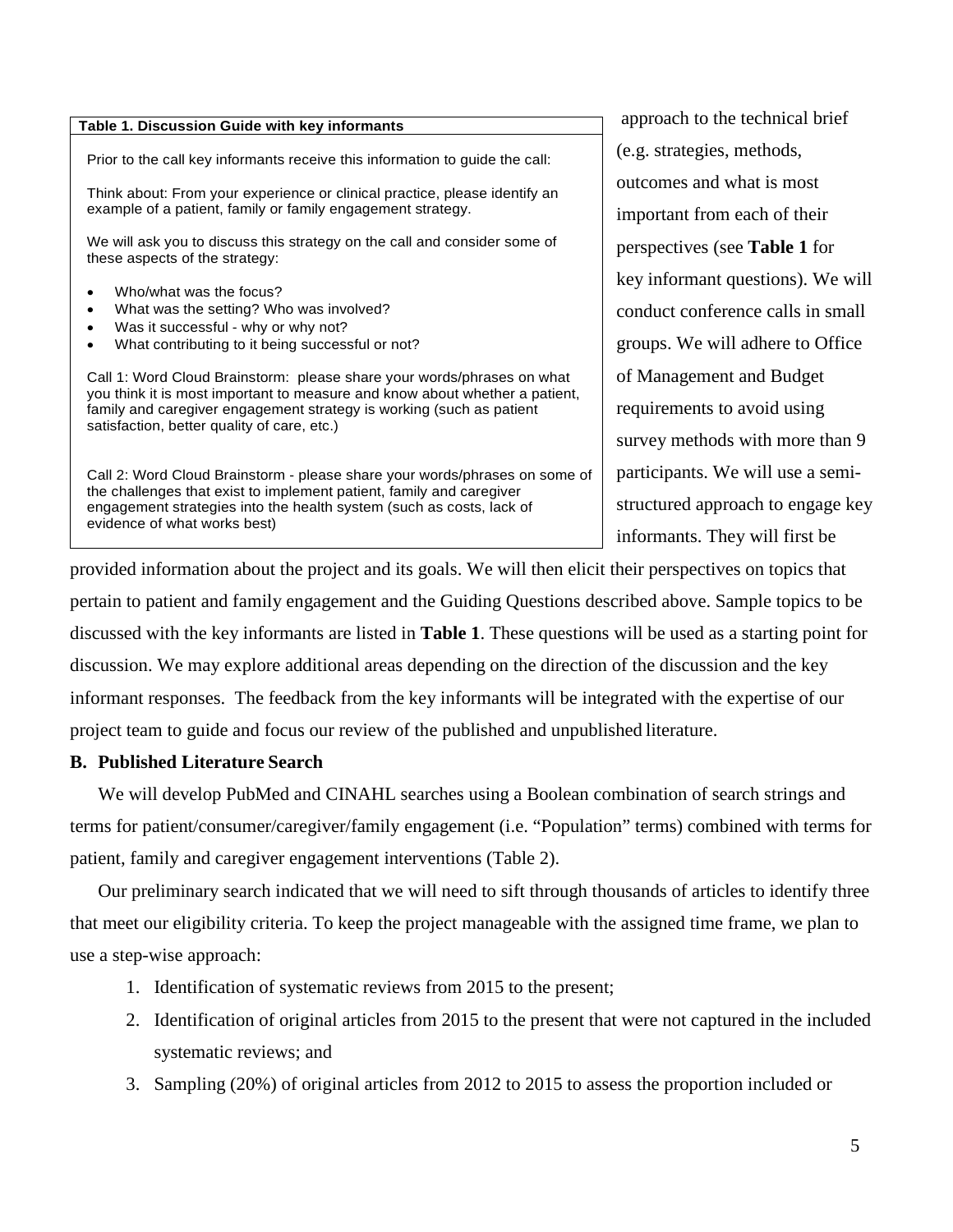missed in the systematic reviews in step 1

For the systematic review search, we will use the Cochrane validated search string for systematic reviews to search for high quality systematic reviews that can help to identify and characterize relevant studies in an efficient manner. We plan to focus attention initially on high quality systematic reviews (i.e., meeting standards set by the Institute of Medicine<sup>38</sup>) published since 2015, including systematic reviews of randomized controlled trials (RCTs) and/or observational studies with comparison groups. We will use those reviews to extract as much information as possible regarding the Guiding Questions.

In step 2, we will augment the systematic review search by searching for and reviewing eligible original studies that describe patient, family and caregiver engagement models in all settings. In the search for original studies, we will start by looking for studies published since January 2015 that were not included in the systematic reviews we find. We will look for studies with a comparison group in each of the intervention categories (Figure 1). For implementation outcomes, we will include reviews that report on implementation (e.g. barriers, facilitators, resources, costs, change management) from studies without a comparison group. We will include studies that use quantitative or qualitative methods to assess outcomes. For the third step, we will perform a search of original articles published between 2012-2014 to estimate the extent to which systematic reviews have captured all relevant studies published before 2015, using at a 20% sample to estimate the number of eligible studies not captured by the systematic reviews. We will examine the characteristics of those studies to determine why they were not included in the systematic reviews, and then decide whether additional searching of the articles beyond the screened sample is needed to fill in gaps in the evidence map. We will use PubMed and CINAHL, and review reference lists in eligible studies.

| #            | <b>String</b>                                                                       | Yield  |  |
|--------------|-------------------------------------------------------------------------------------|--------|--|
| 1.           | Patient Participation[Mesh] OR "patient participation"[tiab] OR "patient            | 33927  |  |
| Population   | engagement" [tiab] OR "patient involvement" [tiab] OR "patient empowerment"         |        |  |
|              | [tiab] OR "patient partnership" [tiab] OR "patient activation" [tiab] OR "patient-  |        |  |
|              | activated" [tiab] OR "family participation"[tiab] OR "family engagement" [tiab] OR  |        |  |
|              | "family involvement" [tiab] OR "family empowerment" [tiab] OR "family               |        |  |
|              | partnership" [tiab] OR "family activation" [tiab] OR "consumer participation"[tiab] |        |  |
|              | OR "consumer engagement" [tiab] OR "consumer involvement" [tiab] OR                 |        |  |
|              | "consumer empowerment" [tiab] OR "consumer partnership" [tiab] OR                   |        |  |
|              | "consumer activation" [tiab] OR "caregiver participation"[tiab] OR "caregiver       |        |  |
|              | engagement" [tiab] OR "caregiver involvement" [tiab] OR "caregiver                  |        |  |
|              | empowerment" [tiab] OR "caregiver activation" [tiab] OR "patient context" [tiab]    |        |  |
|              | OR "patient capacity" [tiab] OR "patients capacity" [tiab]                          |        |  |
| 2.           | Advisory Committees [Mesh] OR PFAC [tiab] OR "patient council" [tiab] OR            | 978913 |  |
| Intervention | "patient committee"[tiab] OR "patient advisor" [tiab] OR "family council" [tiab] OR |        |  |
|              | "consumer council" [tiab] OR "family advisor" [tiab] OR "advisory council" [tiab]   |        |  |
|              | OR "community advisory" [tiab] OR Self-Management [mh] OR "Self-                    |        |  |

**Table 2. PubMed Database Search Strings**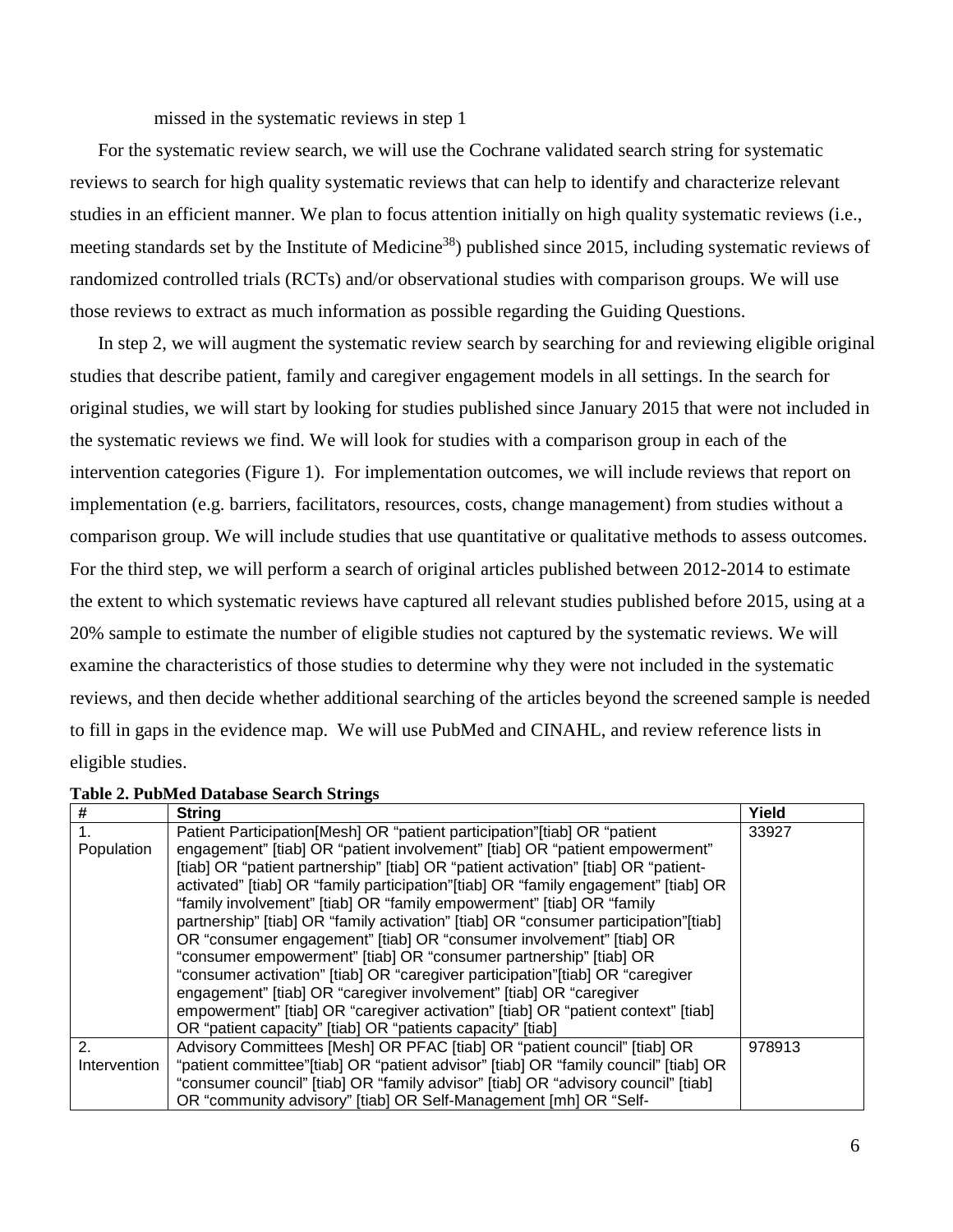| #        | <b>String</b>                                                                                                                                                                                                                                                                                                                                                                                                                                                                                                                                                                                                                                                                                                                                                                                                                                                                                                                                                                                                                                                                                                                                                                                                                                                                                                                                                                                                                                                                                                                                                                                                                                                                                                                                                                                                                                                                                                                                                                                                                                                                                                                                                                                                                                                                                                                                                                                                                                                                                                                                                                                                                                                                                                                                                                                                                                                                                                                                                                                                                                                                                                                                                                                                                                                                                                                                                                                                                                                                                                                                                                                                                                                                                                                                                                                                                                                                                                                                                                                                                                                    | Yield |
|----------|------------------------------------------------------------------------------------------------------------------------------------------------------------------------------------------------------------------------------------------------------------------------------------------------------------------------------------------------------------------------------------------------------------------------------------------------------------------------------------------------------------------------------------------------------------------------------------------------------------------------------------------------------------------------------------------------------------------------------------------------------------------------------------------------------------------------------------------------------------------------------------------------------------------------------------------------------------------------------------------------------------------------------------------------------------------------------------------------------------------------------------------------------------------------------------------------------------------------------------------------------------------------------------------------------------------------------------------------------------------------------------------------------------------------------------------------------------------------------------------------------------------------------------------------------------------------------------------------------------------------------------------------------------------------------------------------------------------------------------------------------------------------------------------------------------------------------------------------------------------------------------------------------------------------------------------------------------------------------------------------------------------------------------------------------------------------------------------------------------------------------------------------------------------------------------------------------------------------------------------------------------------------------------------------------------------------------------------------------------------------------------------------------------------------------------------------------------------------------------------------------------------------------------------------------------------------------------------------------------------------------------------------------------------------------------------------------------------------------------------------------------------------------------------------------------------------------------------------------------------------------------------------------------------------------------------------------------------------------------------------------------------------------------------------------------------------------------------------------------------------------------------------------------------------------------------------------------------------------------------------------------------------------------------------------------------------------------------------------------------------------------------------------------------------------------------------------------------------------------------------------------------------------------------------------------------------------------------------------------------------------------------------------------------------------------------------------------------------------------------------------------------------------------------------------------------------------------------------------------------------------------------------------------------------------------------------------------------------------------------------------------------------------------------------------------------|-------|
| 1 AND 2  | Management" [tiab] OR "Self Management" [tiab] OR Shared Decision Making<br>[mh] OR "decision making"[tiab] OR "decision-making" [tiab] OR "Speaking up"<br>[tiab] OR telemedicine [mh] OR Electronic Health Records [mh] OR "Electronic<br>Health Records" [tiab] OR "Medical Informatics"[mh] OR "health<br>informatics"[tiab] OR "mobile health" [tiab] OR "eHealth" [tiab] OR "digital<br>health"[tiab] OR "smart phone"[tiab] OR "mobile app"[tiab] OR "mobile<br>applications"[tiab] OR "mHealth"[tiab] OR "smartphones" [tiab] OR Patient<br>Portals [mh] OR "Patient Portals" [tiab] OR Patient Access to Records [mh] OR<br>"Patient Access to Records"[tiab] OR "Opennotes" [tiab] OR Health Literacy [mh]<br>OR literacy [tiab] OR hospice [tiab] OR palliative [tiab] OR "end-of-life" [tiab] OR<br>"end of life"[tiab] OR terminal care [mh] OR Palliative Care [mh] OR "patient<br>safety"[tiab] OR "decision support"[tiab] OR Advance Care Planning [mh] OR<br>"Advance Care Planning" [tiab] OR "Advance Directives" [tiab] OR "peer<br>support"[tiab] OR "social support"[tiab] OR "family support"[tiab] OR "healthcare<br>professional support" [tiab] OR "patient navigator" [tiab] OR Accountable Care<br>Organizations[mh] OR Population Health Management [MH] OR "Accountable<br>Care Organizations"[tiab] OR "Population Health Management" [tiab]<br>((Patient Participation[Mesh] OR "patient participation"[tiab] OR "patient")<br>engagement" [tiab] OR "patient involvement" [tiab] OR "patient empowerment"<br>[tiab] OR "patient partnership" [tiab] OR "patient activation" [tiab] OR "patient-<br>activated" [tiab] OR "family participation"[tiab] OR "family engagement" [tiab] OR<br>"family involvement" [tiab] OR "family empowerment" [tiab] OR "family<br>partnership" [tiab] OR "family activation" [tiab] OR "consumer participation"[tiab]<br>OR "consumer engagement" [tiab] OR "consumer involvement" [tiab] OR<br>"consumer empowerment" [tiab] OR "consumer partnership" [tiab] OR<br>"consumer activation" [tiab] OR "caregiver participation"[tiab] OR "caregiver<br>engagement" [tiab] OR "caregiver involvement" [tiab] OR "caregiver<br>empowerment" [tiab] OR "caregiver activation" [tiab] OR "patient context" [tiab]<br>OR "patient capacity" [tiab] OR "patients capacity" [tiab])) AND (Advisory<br>Committees [Mesh] OR PFAC [tiab] OR "patient council" [tiab] OR "patient<br>committee"[tiab] OR "patient advisor" [tiab] OR "family council" [tiab] OR<br>"consumer council" [tiab] OR "family advisor" [tiab] OR "advisory council" [tiab]<br>OR "community advisory" [tiab] OR Self-Management [mh] OR "Self-<br>Management" [tiab] OR "Self Management" [tiab] OR Shared Decision Making<br>[mh] OR "decision making"[tiab] OR "decision-making" [tiab] OR "Speaking up"<br>[tiab] OR telemedicine [mh] OR Electronic Health Records [mh] OR "Electronic<br>Health Records" [tiab] OR "Medical Informatics"[mh] OR "health<br>informatics"[tiab] OR "mobile health" [tiab] OR "eHealth" [tiab] OR "digital<br>health"[tiab] OR "smart phone"[tiab] OR "mobile app"[tiab] OR "mobile<br>applications"[tiab] OR "mHealth"[tiab] OR "smartphones" [tiab] OR Patient<br>Portals [mh] OR "Patient Portals" [tiab] OR Patient Access to Records [mh] OR<br>"Patient Access to Records"[tiab] OR "Opennotes" [tiab] OR Health Literacy [mh]<br>OR literacy [tiab] OR hospice [tiab] OR palliative [tiab] OR "end-of-life" [tiab] OR<br>"end of life"[tiab] OR terminal care [mh] OR Palliative Care [mh] OR "patient<br>safety"[tiab] OR "decision support"[tiab] OR Advance Care Planning [mh] OR<br>"Advance Care Planning" [tiab] OR "Advance Directives" [tiab] OR "peer<br>support"[tiab] OR "social support"[tiab] OR "family support"[tiab] OR "healthcare<br>professional support" [tiab] OR "patient navigator" [tiab] OR Accountable Care<br>Organizations[mh] OR Population Health Management [MH] OR "Accountable<br>Care Organizations"[tiab] OR "Population Health Management" [tiab]) | 14286 |
| 4. Limit | Filters activated: Publication date from 2015/01/01 to 2019/12/31                                                                                                                                                                                                                                                                                                                                                                                                                                                                                                                                                                                                                                                                                                                                                                                                                                                                                                                                                                                                                                                                                                                                                                                                                                                                                                                                                                                                                                                                                                                                                                                                                                                                                                                                                                                                                                                                                                                                                                                                                                                                                                                                                                                                                                                                                                                                                                                                                                                                                                                                                                                                                                                                                                                                                                                                                                                                                                                                                                                                                                                                                                                                                                                                                                                                                                                                                                                                                                                                                                                                                                                                                                                                                                                                                                                                                                                                                                                                                                                                | 4902  |
| $2015 -$ |                                                                                                                                                                                                                                                                                                                                                                                                                                                                                                                                                                                                                                                                                                                                                                                                                                                                                                                                                                                                                                                                                                                                                                                                                                                                                                                                                                                                                                                                                                                                                                                                                                                                                                                                                                                                                                                                                                                                                                                                                                                                                                                                                                                                                                                                                                                                                                                                                                                                                                                                                                                                                                                                                                                                                                                                                                                                                                                                                                                                                                                                                                                                                                                                                                                                                                                                                                                                                                                                                                                                                                                                                                                                                                                                                                                                                                                                                                                                                                                                                                                                  |       |
| present  |                                                                                                                                                                                                                                                                                                                                                                                                                                                                                                                                                                                                                                                                                                                                                                                                                                                                                                                                                                                                                                                                                                                                                                                                                                                                                                                                                                                                                                                                                                                                                                                                                                                                                                                                                                                                                                                                                                                                                                                                                                                                                                                                                                                                                                                                                                                                                                                                                                                                                                                                                                                                                                                                                                                                                                                                                                                                                                                                                                                                                                                                                                                                                                                                                                                                                                                                                                                                                                                                                                                                                                                                                                                                                                                                                                                                                                                                                                                                                                                                                                                                  |       |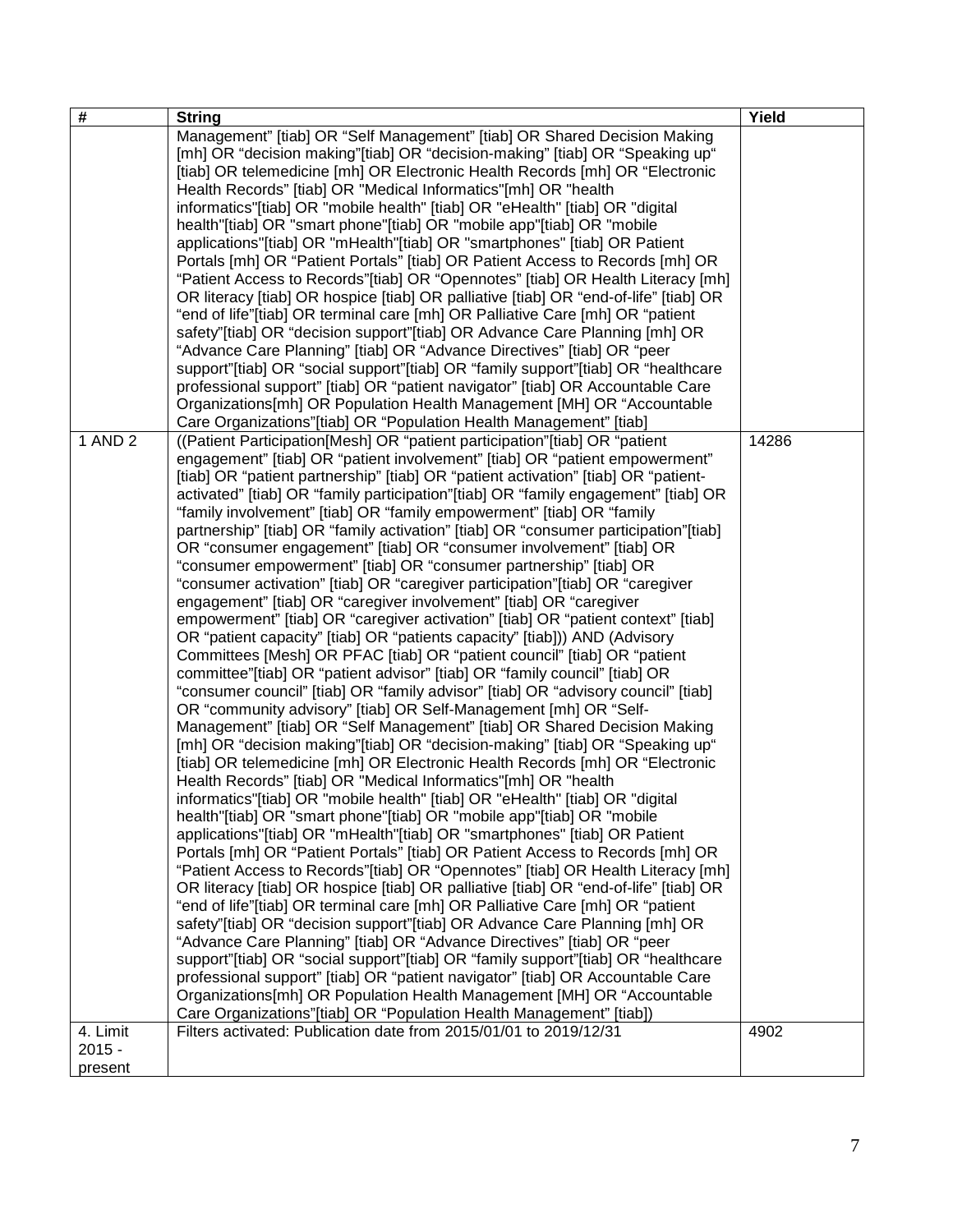| #           | <b>String</b>                                              | Yield |
|-------------|------------------------------------------------------------|-------|
| 5. Limit to | #4 AND Cochrane validated systematic review search         | 388   |
| systematic  |                                                            |       |
| reviews     |                                                            |       |
| 6. Original | #4 AND without Cochrane validated systematic review search | 4514  |
| articles    |                                                            |       |
| without     |                                                            |       |
| systematic  |                                                            |       |
| reviews     |                                                            |       |
|             |                                                            |       |

#### **C. Grey Literature Search**

We will design a grey literature search to identify reports on health care organization/system and community strategies that might fill in gaps not covered by the published literature. We will target the gray literature search on reports from national organizations, including the Patient Centered Outcomes Research Institute (PCORI), and the Institute for Patient- and Family-Centered Care, Institute for Healthcare Improvement, and governmental agencies such as AHRQ and the National Institute of Nursing Research. We also will solicit information on other resources, programs, and organizations from our key informants.

#### **D. Process for Selection of Studies**

All titles and abstracts identified through searches will be independently reviewed by two trained team members for eligibility against our inclusion/exclusion criteria organized by PICOTS (population, intervention, comparator, outcome, timing, study design) (Table 3). Studies marked for possible inclusion by any reviewer will undergo a full-text review. For abstracts without adequate information to determine eligibility, we will retrieve the full text and then make the determination. All results will be tracked in an EndNote® database (Thomson Reuters, New York, NY). Each full-text article will be independently reviewed by two trained members of the research team for inclusion or exclusion on the basis of the eligibility criteria. If the reviewers disagree, conflicts will be resolved by discussion and consensus or by consulting another member of the review team. Results of the full text review will also be tracked in the EndNote® database, including the reason for exclusion when they did not meet the eligibility criteria.

| rapic J. Drait inclusion and Exclusion Chiena for Oulding Questions |                                                                                                                                                                                                                                                                                                                                                                                                                                                           |                |
|---------------------------------------------------------------------|-----------------------------------------------------------------------------------------------------------------------------------------------------------------------------------------------------------------------------------------------------------------------------------------------------------------------------------------------------------------------------------------------------------------------------------------------------------|----------------|
| <b>PICOT</b>                                                        | <b>Include</b>                                                                                                                                                                                                                                                                                                                                                                                                                                            | <b>Exclude</b> |
| <b>Population</b>                                                   | Patients (children and adults) with chronic medical conditions<br>(e.g., DM, HTN, ESRD), and their families and caregivers<br>Patient representatives/caregivers serving on<br>committees/councils aimed at improving care delivery to patients<br>with chronic health conditions and those that over-utilize care<br>Subpopulations, including<br>Ethnic and racial minority<br>Limited language skills<br>$\bullet$<br>Low literacy/low health literacy | None           |

**Table 3. Draft Inclusion and Exclusion Criteria for Guiding Questions**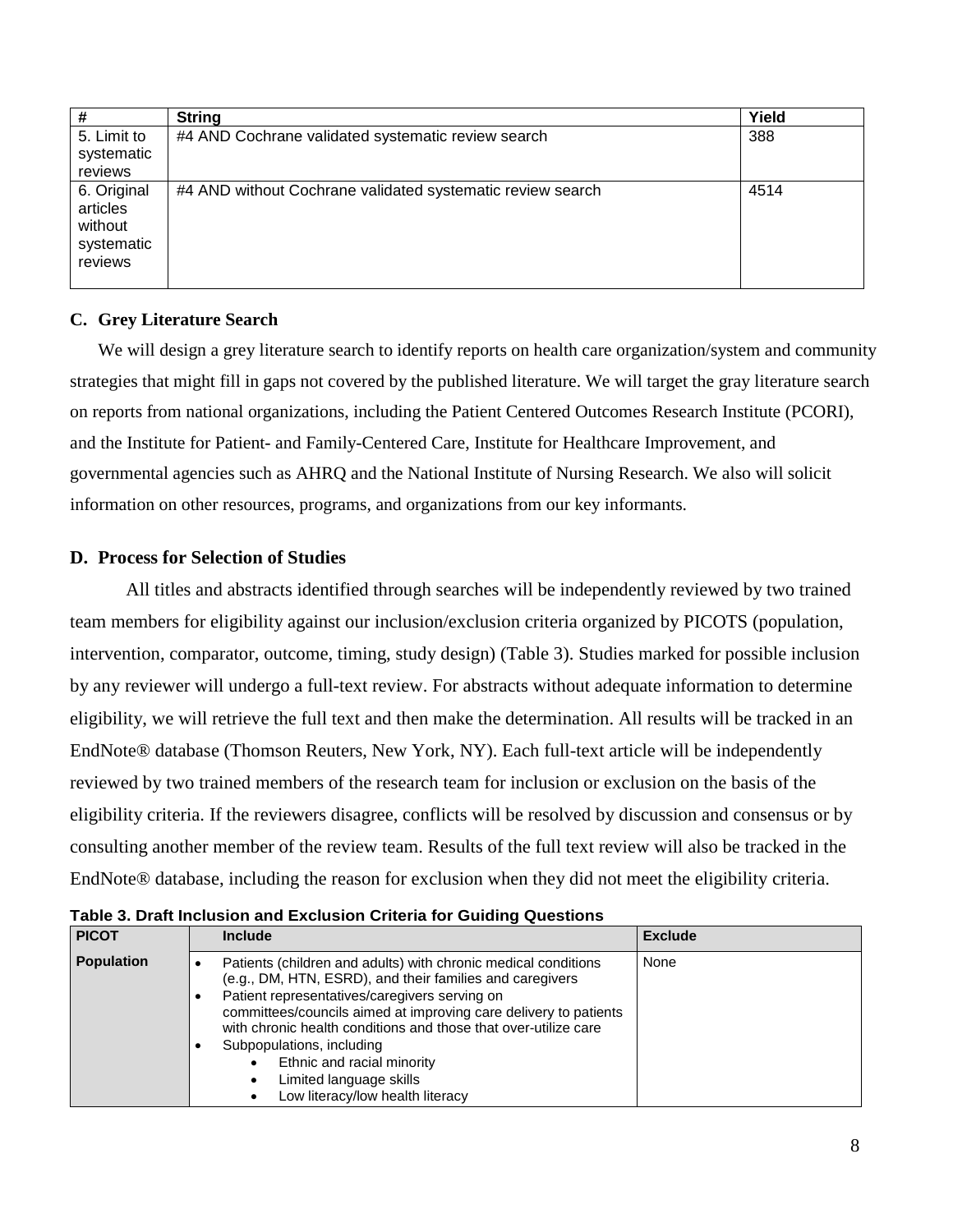| <b>PICOT</b>                     | Include                                                                                                                                                                                                                                                                                                                                                                                                                                                                                                                                                                                                                                                                                                                                                                                                                                                                                                                                                                                       | <b>Exclude</b>                                                                                                                                                                                                                                                                                                                                                                                                                                        |
|----------------------------------|-----------------------------------------------------------------------------------------------------------------------------------------------------------------------------------------------------------------------------------------------------------------------------------------------------------------------------------------------------------------------------------------------------------------------------------------------------------------------------------------------------------------------------------------------------------------------------------------------------------------------------------------------------------------------------------------------------------------------------------------------------------------------------------------------------------------------------------------------------------------------------------------------------------------------------------------------------------------------------------------------|-------------------------------------------------------------------------------------------------------------------------------------------------------------------------------------------------------------------------------------------------------------------------------------------------------------------------------------------------------------------------------------------------------------------------------------------------------|
|                                  | Cognitive impairment<br>$\bullet$                                                                                                                                                                                                                                                                                                                                                                                                                                                                                                                                                                                                                                                                                                                                                                                                                                                                                                                                                             |                                                                                                                                                                                                                                                                                                                                                                                                                                                       |
| <b>Interventions</b>             | Direct patient level interventions, including:<br>$\bullet$<br>Medical home/team based care<br>$\circ$<br>Educational resources, particularly to improve chronic<br>$\circ$<br>disease self-management<br>Self-management programs<br>O<br>Shared decision making (e.g., palliative or end of life or<br>$\circ$<br>treatment decision making)<br>Practice, health system, and reimbursement interventions,<br>including:<br>OpenNotes<br>$\circ$<br><b>Mobile Apps</b><br>$\circ$<br>Patient and Family Advisory Councils<br>$\circ$<br>Models under alternative payment mechanisms<br>Community level interventions, including:<br>$\bullet$<br>Caregiver support<br>$\circ$<br>Peer support<br>$\circ$<br>Social support (rides to physician office, food banks)<br>$\circ$<br>Include strategies that engage patients, caregivers and families on<br>Level 3 and above of the Healthcare Information and Management<br>Systems Society: HIMSS patient engagement framework. <sup>39</sup> | One-time education-only or<br>$\bullet$<br>information-providing<br>intervention (e.g., providing a<br>handout)<br>Without 2-way interaction or<br>$\bullet$<br>ability for patient to ask<br>questions (e.g., providing<br>access to web-based<br>educational program)<br>Exclude strategies Level 1<br>$\bullet$<br>and 2 of the Healthcare<br>Information and Management<br><b>Systems Society: HIMSS</b><br>patient engagement<br>framework. $39$ |
| <b>Comparators</b>               | Any comparator (pre/post, concurrent)                                                                                                                                                                                                                                                                                                                                                                                                                                                                                                                                                                                                                                                                                                                                                                                                                                                                                                                                                         | No comparison group                                                                                                                                                                                                                                                                                                                                                                                                                                   |
|                                  | Note: For reviews addressing implementation of engagement<br>strategies, we will not require a comparison group                                                                                                                                                                                                                                                                                                                                                                                                                                                                                                                                                                                                                                                                                                                                                                                                                                                                               |                                                                                                                                                                                                                                                                                                                                                                                                                                                       |
| <b>Outcomes</b><br><b>Timing</b> | Intermediate outcomes<br>Clinician behavior change<br>$\circ$<br>Clinical staff behavior change<br>$\circ$<br>Cost/Value to health system and payers<br>O<br>Provider satisfaction<br>$\circ$<br>Health system level changes (e.g. new population<br>$\circ$<br>health programs)<br>Patient outcomes<br>Chronic disease morbidity<br>$\circ$<br>Mortality<br>$\circ$<br>Quality of life<br>$\circ$<br>Health care utilization, including re-admissions;<br>$\circ$<br>overuse of ER<br>Implementation<br>Fidelity<br>O<br>Sustainability<br>O<br><b>Barriers and Facilitators</b><br>$\circ$<br>Cost/resources<br>$\circ$<br>Change management<br>O<br>All timing<br>Right after implementation strategy (within 3 months)                                                                                                                                                                                                                                                                    | None                                                                                                                                                                                                                                                                                                                                                                                                                                                  |
|                                  | Longer follow up (3 months to 12 months)<br>More than 12 months                                                                                                                                                                                                                                                                                                                                                                                                                                                                                                                                                                                                                                                                                                                                                                                                                                                                                                                               |                                                                                                                                                                                                                                                                                                                                                                                                                                                       |
| <b>Setting</b>                   | All settings where self-management occurs (e.g.<br>home/community/clinic/assisted living)                                                                                                                                                                                                                                                                                                                                                                                                                                                                                                                                                                                                                                                                                                                                                                                                                                                                                                     | Non-US-based studies                                                                                                                                                                                                                                                                                                                                                                                                                                  |
| disease, US-United States        | Abbreviations: DM=diabetes, HTN=hypertension, IT=information technology, ER=emergency room; ESRD=end stage renal                                                                                                                                                                                                                                                                                                                                                                                                                                                                                                                                                                                                                                                                                                                                                                                                                                                                              |                                                                                                                                                                                                                                                                                                                                                                                                                                                       |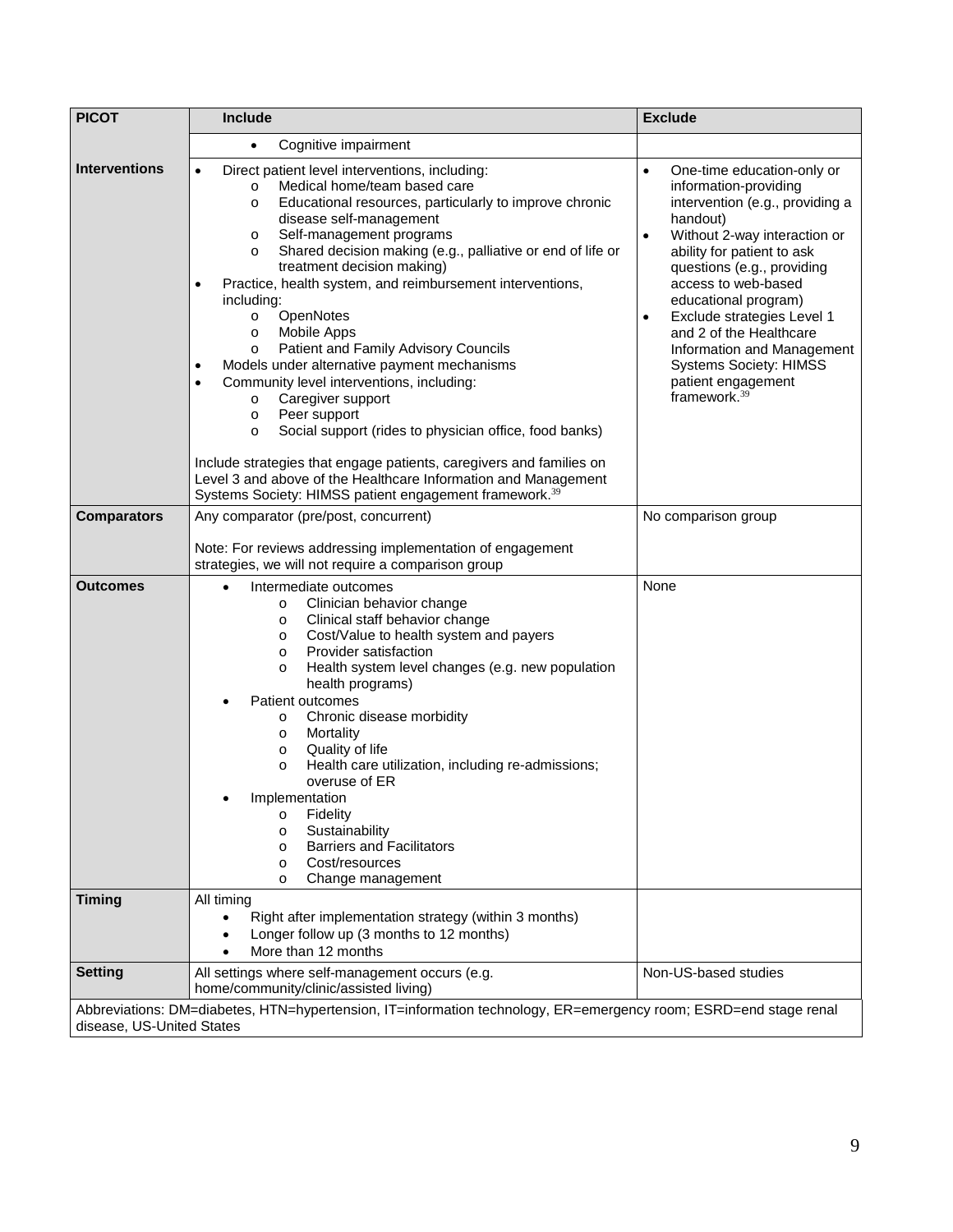#### **2. Data Organization and Presentation**

#### **A. Information Management and Data Abstraction**

We will abstract information guided by our conceptual framework, including intervention type and description (which could include multiple components). We plan to apply a "ladder" to characterize intensity of engagement, based on a recent review focused on patient and family engagement strategies to improve medication safety.<sup>40</sup> We will abstract information about the population (e.g., characteristics of patients/conditions [age, race/ethnicity, sex, socioeconomic factors, vulnerable patients, health literacy], setting, characteristics of the providers and health system [e.g., outpatient, hospital, geographic setting], types of measures/outcomes, resource intensiveness, and description of provisions for sustainability). For abstraction from systematic reviews, we will abstract year of publication, purpose of the review, search dates and databases searched, number of studies included, populations and settings in the studies, engagement intervention characteristics, type of studies included, how study quality was rated, methods of synthesis, number of patients included, main findings (including harms), limitations, and applicability. Table 4 shows the proposed data abstraction elements.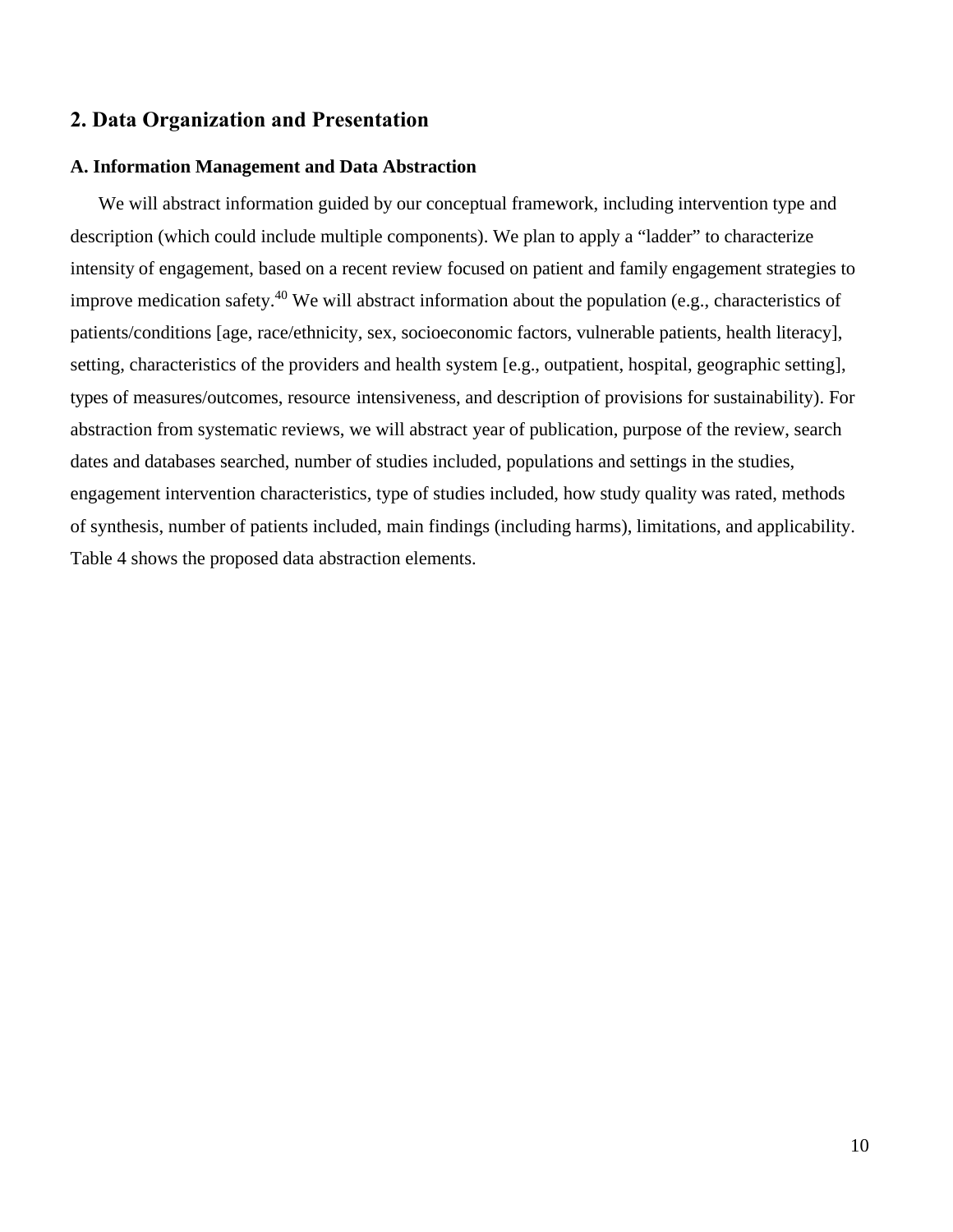| <b>Data Element</b>        | <b>Details</b>                                                                                                    |
|----------------------------|-------------------------------------------------------------------------------------------------------------------|
| Study characteristics      | Study design Inclusion/exclusion criteria                                                                         |
| Population characteristics | Age (mean, range)                                                                                                 |
|                            | Race (percentages)                                                                                                |
|                            | Chronic diseases                                                                                                  |
|                            | Vulnerable patients (e.g., end of life, minority, low income)                                                     |
| Intervention               | Description of patient and family engagement strategy                                                             |
| characteristics            | Level of intervention (see Figure 1 for categories)                                                               |
|                            | Intervention components                                                                                           |
| Comparator                 | Comparator (s)                                                                                                    |
| Outcomes examined          | Types of outcomes examined in the study                                                                           |
|                            | Summary of main findings                                                                                          |
|                            | Barriers and Facilitators to Implementation                                                                       |
| Timing/duration            | Timing of outcome measurement (follow-up)                                                                         |
| Setting                    | Setting of where implemented and evaluated- outpatient, hospital, community<br>Geographic location<br>Rural/urban |
|                            |                                                                                                                   |

**Table 4. Proposed Data Elements to be Abstracted into Evidence Tables for Each Study**

#### **B. Data synthesis and presentation.**

We plan to use a mix of methods for summarizing and displaying the types of evidence available on the topic, including evidence tables, bar graphs, flow charts, and bubble plots, all guided by the organizing framework shown in **Figure 1**. For example, for Guiding Question 1A, an evidence table will display summary information about characteristics of patients with a separate row for each type of intervention, and a separate column for each type of patient characteristic. Bar graphs (or pie charts) will highlight the distribution of evidence according to selected characteristics of studies, such as year of publication. A flow chart will show how studies can be sorted into related subsets of evidence. To create a summary map of evidence, we will use figures, such as a bubble plot, to show how the number or collective size of studies varies within a given subset, using different shading or symbols to denote distinguishing features of studies and interventions. These displays of evidence will help to reveal where evidence is most abundant and where it is missing, and help to clarify where additional research is needed and where a new SR would be helpful.

In the text, we will describe barriers and facilitators to implementation. We will describe current published evidence as identified in our review, as well as highlights from the grey literature, for innovative published patient and family engagement strategies.

### **IV. References**

1. Von Korff M, Gruman J, Schaefer J, et al. Collaborative management of chronic illness. Ann Intern Med. 1997 Dec 15;127(12):1097-102. PMID: 9412313.

2. Wagner EH, Bennett SM, Austin BT, et al. Finding common ground: patient-centeredness and evidencebased chronic illness care. J Altern Complement Med. 2005;11 Suppl 1:S7-15. doi: 10.1089/acm.2005.11.s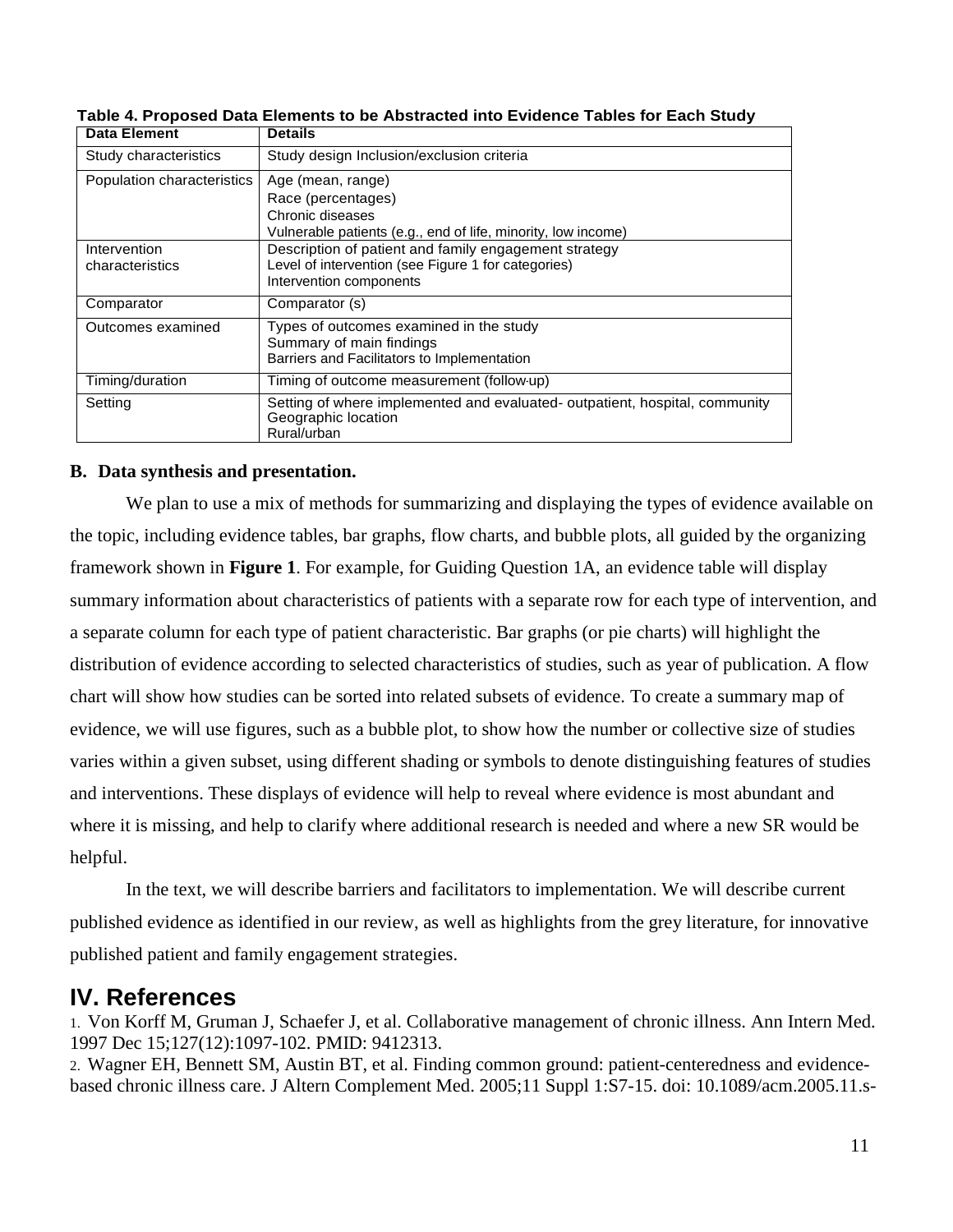7. PMID: 16332190.

3. Remmers C, Hibbard J, Mosen DM, et al. Is patient activation associated with future health outcomes and healthcare utilization among patients with diabetes? J Ambul Care Manage. 2009 Oct-Dec;32(4):320-7. doi: 10.1097/JAC.0b013e3181ba6e77. PMID: 19888008.

4. Weingart SN, Zhu J, Chiappetta L, et al. Hospitalized patients' participation and its impact on quality of care and patient safety. Int J Qual Health Care. 2011 Jun;23(3):269-77. doi: 10.1093/intqhc/mzr002. PMID: 21307118.

5. Hibbard JH, Greene J, Tusler M. Improving the outcomes of disease management by tailoring care to the patient's level of activation. Am J Manag Care. 2009 Jun;15(6):353-60. PMID: 19514801.

6. Fitzpatrick SL, Schumann KP, Hill-Briggs F. Problem solving interventions for diabetes self-

management and control: a systematic review of the literature. Diabetes Res Clin Pract. 2013 May;100(2):145-61. doi: 10.1016/j.diabres.2012.12.016. PMID: 23312614.

7. Funnell MM, Brown TL, Childs BP, et al. National standards for diabetes self-management education. Diabetes Care. 2012 Jan;35 Suppl 1:S101-8. doi: 10.2337/dc12-s101. PMID: 22187467.

8. Lorig KR, Sobel DS, Stewart AL, et al. Evidence suggesting that a chronic disease self-management program can improve health status while reducing hospitalization: a randomized trial. Med Care. 1999 Jan;37(1):5-14. PMID: 10413387.

9. Greenfield S, Kaplan SH, Ware JE, Jr., et al. Patients' participation in medical care: effects on blood sugar control and quality of life in diabetes. J Gen Intern Med. 1988 Sep-Oct;3(5):448-57. doi: 10.1007/bf02595921. PMID: 3049968.

10. Rost K, Nutting P, Smith JL, et al. Managing depression as a chronic disease: a randomised trial of ongoing treatment in primary care. Bmj. 2002 Oct 26;325(7370):934. doi: 10.1136/bmj.325.7370.934. PMID: 12399343.

11. Bayliss EA, Ellis JL, Steiner JF. Barriers to self-management and quality-of-life outcomes in seniors with multimorbidities. Ann Fam Med. 2007 Sep-Oct;5(5):395-402. doi: 10.1370/afm.722. PMID: 17893380.

12. Effing T, Monninkhof EM, van der Valk PD, et al. Self-management education for patients with chronic obstructive pulmonary disease. Cochrane Database Syst Rev. 2007 Oct 17(4):Cd002990. doi: 10.1002/14651858.CD002990.pub2. PMID: 17943778.

13. Patient- and family-centered care and the pediatrician's role. Pediatrics. 2012 Feb;129(2):394-404. doi: 10.1542/peds.2011-3084. PMID: 22291118.

14. Conway JJ, B.; Edgman-Levitan, S.; Schlucter, J.; Ford, D.; Sodomka, .P; Simmons, L. Partnering with Patients and Families To Design a Patient- and Family-Centered Health Care System: A Roadmap for the Future, A Work in Progress. Bethesda, MD: 2006.

<http://citeseerx.ist.psu.edu/viewdoc/download?doi=10.1.1.100.9620&rep=rep1&type=pdf>

15. Griffin SJ, Kinmonth AL, Veltman MW, et al. Effect on health-related outcomes of interventions to alter the interaction between patients and practitioners: a systematic review of trials. Ann Fam Med. 2004 Nov-Dec;2(6):595-608. doi: 10.1370/afm.142. PMID: 15576546.

16. Peat M, Entwistle V, Hall J, et al. Scoping review and approach to appraisal of interventions intended to involve patients in patient safety. J Health Serv Res Policy. 2010 Jan;15 Suppl 1:17-25. doi: 10.1258/jhsrp.2009.009040. PMID: 20075123.

17. Entwistle VA, McCaughan D, Watt IS, et al. Speaking up about safety concerns: multi-setting qualitative study of patients' views and experiences. Qual Saf Health Care. 2010 Dec;19(6):e33. doi: 10.1136/qshc.2009.039743. PMID: 21127092.

18. Kaplan SH, Greenfield S, Ware JE, Jr. Assessing the effects of physician-patient interactions on the outcomes of chronic disease. Med Care. 1989 Mar;27(3 Suppl):S110-27. PMID: 2646486.

19. Schillinger D, Piette J, Grumbach K, et al. Closing the loop: physician communication with diabetic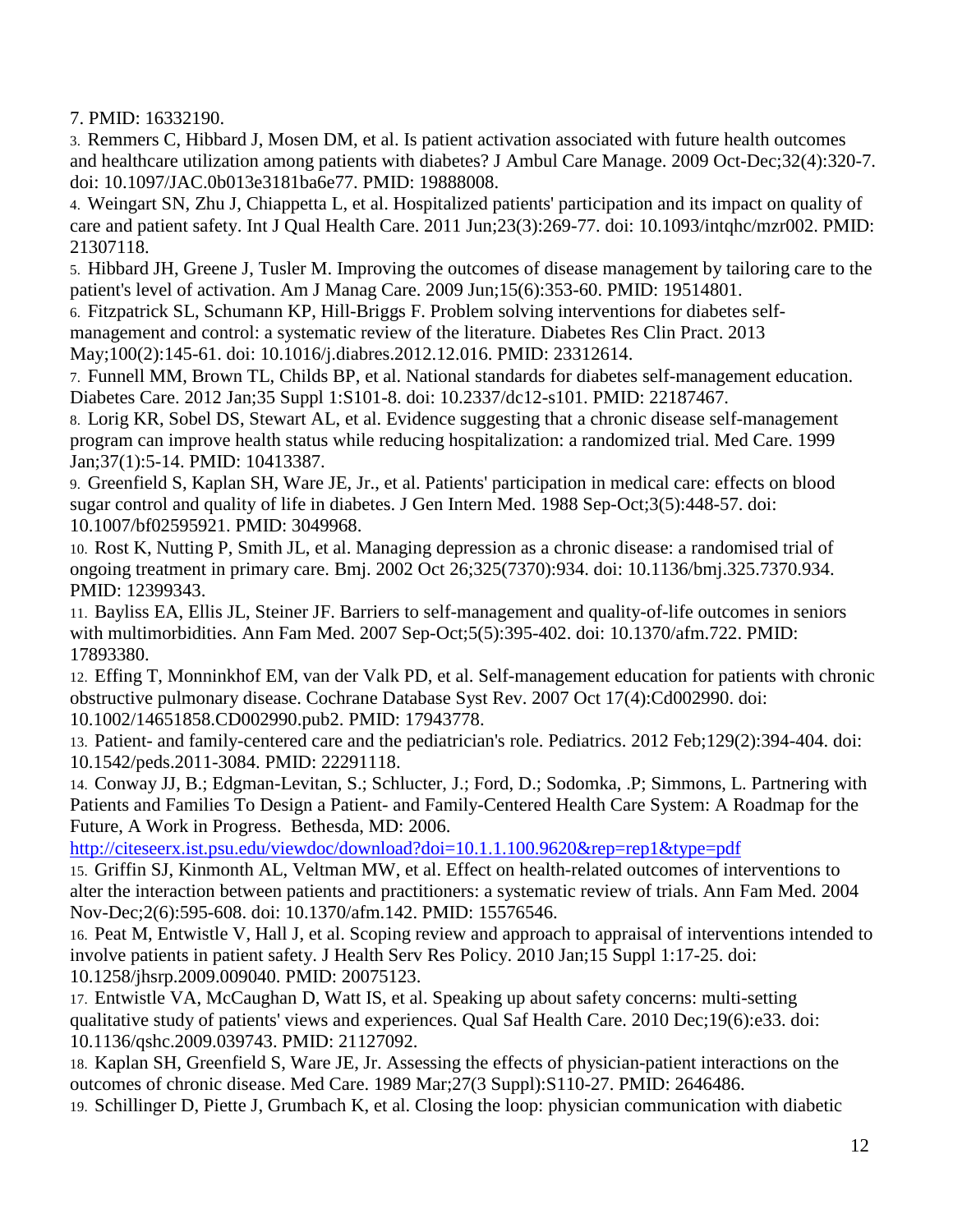patients who have low health literacy. Arch Intern Med. 2003 Jan 13;163(1):83-90. PMID: 12523921. 20. Castro CM, Wilson C, Wang F, et al. Babel babble: physicians' use of unclarified medical jargon with patients. Am J Health Behav. 2007 Sep-Oct;31 Suppl 1:S85-95. doi: 10.5555/ajhb.2007.31.supp.S85. PMID: 17931142.

21. Marvel MK, Epstein RM, Flowers K, et al. Soliciting the patient's agenda: have we improved? Jama. 1999 Jan 20;281(3):283-7. PMID: 9918487.

22. Wilson E, Chen AH, Grumbach K, et al. Effects of limited English proficiency and physician language on health care comprehension. J Gen Intern Med. 2005 Sep;20(9):800-6. doi: 10.1111/j.1525- 1497.2005.0174.x. PMID: 16117746.

23. Brugge D, Edgar T, George K, et al. Beyond literacy and numeracy in patient provider communication: focus groups suggest roles for empowerment, provider attitude and language. BMC Public Health. 2009 Sep 21;9:354. doi: 10.1186/1471-2458-9-354. PMID: 19772555.

24. Cooper LA, Roter DL, Carson KA, et al. A randomized trial to improve patient-centered care and hypertension control in underserved primary care patients. J Gen Intern Med. 2011 Nov;26(11):1297-304. doi: 10.1007/s11606-011-1794-6. PMID: 21732195.

25. Rao JK, Anderson LA, Inui TS, et al. Communication interventions make a difference in conversations between physicians and patients: a systematic review of the evidence. Med Care. 2007 Apr;45(4):340-9. doi: 10.1097/01.mlr.0000254516.04961.d5. PMID: 17496718.

26. Herrin J, Harris KG, Kenward K, et al. Patient and family engagement: a survey of US hospital practices. BMJ Qual Saf. 2016 Mar;25(3):182-9. doi: 10.1136/bmjqs-2015-004006. PMID: 26082560. 27. Nickel WK, Weinberger SE, Guze PA. Principles for Patient and Family Partnership in Care: An American College of Physicians Position Paper. Ann Intern Med. 2018 Dec 4;169(11):796-9. doi: 10.7326/m18-0018. PMID: 30476985.

28. Millenson MLM, J. Will the Affordable Care Act Move Patient-Centeredness to Center Stage? 2012. [https://www.urban.org/sites/default/files/publication/25191/412525-Summary-Will-the-Affordable-Care-](https://www.urban.org/sites/default/files/publication/25191/412525-Summary-Will-the-Affordable-Care-Act-Move-Patient-Centeredness-to-Center-Stage-.PDF)[Act-Move-Patient-Centeredness-to-Center-Stage-.PDF](https://www.urban.org/sites/default/files/publication/25191/412525-Summary-Will-the-Affordable-Care-Act-Move-Patient-Centeredness-to-Center-Stage-.PDF)

29. Comprehensive Primary Care Initiative. 2019. [https://innovation.cms.gov/initiatives/comprehensive](https://innovation.cms.gov/initiatives/comprehensive-primary-care-initiative/)[primary-care-initiative/.](https://innovation.cms.gov/initiatives/comprehensive-primary-care-initiative/) Accessed on 21 June 2019.

30. PCMH Standards and Guidelines (2017 Edition, Version 2). 2017. [https://www.kentuckyrec.com/wp](https://www.kentuckyrec.com/wp-content/uploads/2017/10/02.-PCMH-Standards-and-Guidelines-2017-Edition-Version-2-9-30-17.pdf)[content/uploads/2017/10/02.-PCMH-Standards-and-Guidelines-2017-Edition-Version-2-9-30-17.pdf](https://www.kentuckyrec.com/wp-content/uploads/2017/10/02.-PCMH-Standards-and-Guidelines-2017-Edition-Version-2-9-30-17.pdf)

31. Working With Patient and Families as Advisors: Implementation Handbook. 2008.

[https://www.ahrq.gov/sites/default/files/wysiwyg/professionals/systems/hospital/engagingfamilies/strategy](https://www.ahrq.gov/sites/default/files/wysiwyg/professionals/systems/hospital/engagingfamilies/strategy1/Strat1_Implement_Hndbook_508_v2.pdf) [1/Strat1\\_Implement\\_Hndbook\\_508\\_v2.pdf](https://www.ahrq.gov/sites/default/files/wysiwyg/professionals/systems/hospital/engagingfamilies/strategy1/Strat1_Implement_Hndbook_508_v2.pdf)

32. Creating a Patient and Family Advisory Council: A Toolkit for Pediatric Practices. 2012. <https://www.nichq.org/sites/default/files/resource-file/PFAC%20Toolkit.pdf>

33. Key Steps for Creating Patient and Family Advisory Councils in CPC Practices. 2013. <https://innovation.cms.gov/Files/x/cpci-patientfamengresource.pdf>

34. Moving Forward with Patient- and Family-Centered Care: Partnerships for Quality and Safety. 2019. [http://www.ipfcc.org/events/seminars.html.](http://www.ipfcc.org/events/seminars.html)

35. Crawford MJ, Rutter D, Manley C, et al. Systematic review of involving patients in the planning and development of health care. Bmj. 2002 Nov 30;325(7375):1263. doi: 10.1136/bmj.325.7375.1263. PMID: 12458240.

36. Johnson KE, Mroz TM, Abraham M, et al. Promoting Patient and Family Partnerships in Ambulatory Care Improvement: A Narrative Review and Focus Group Findings. Adv Ther. 2016 Aug;33(8):1417-39. doi: 10.1007/s12325-016-0364-z. PMID: 27352378.

37. Carman KL, Dardess P, Maurer M, et al. Patient and family engagement: a framework for understanding the elements and developing interventions and policies. Health Aff (Millwood). 2013 Feb;32(2):223-31.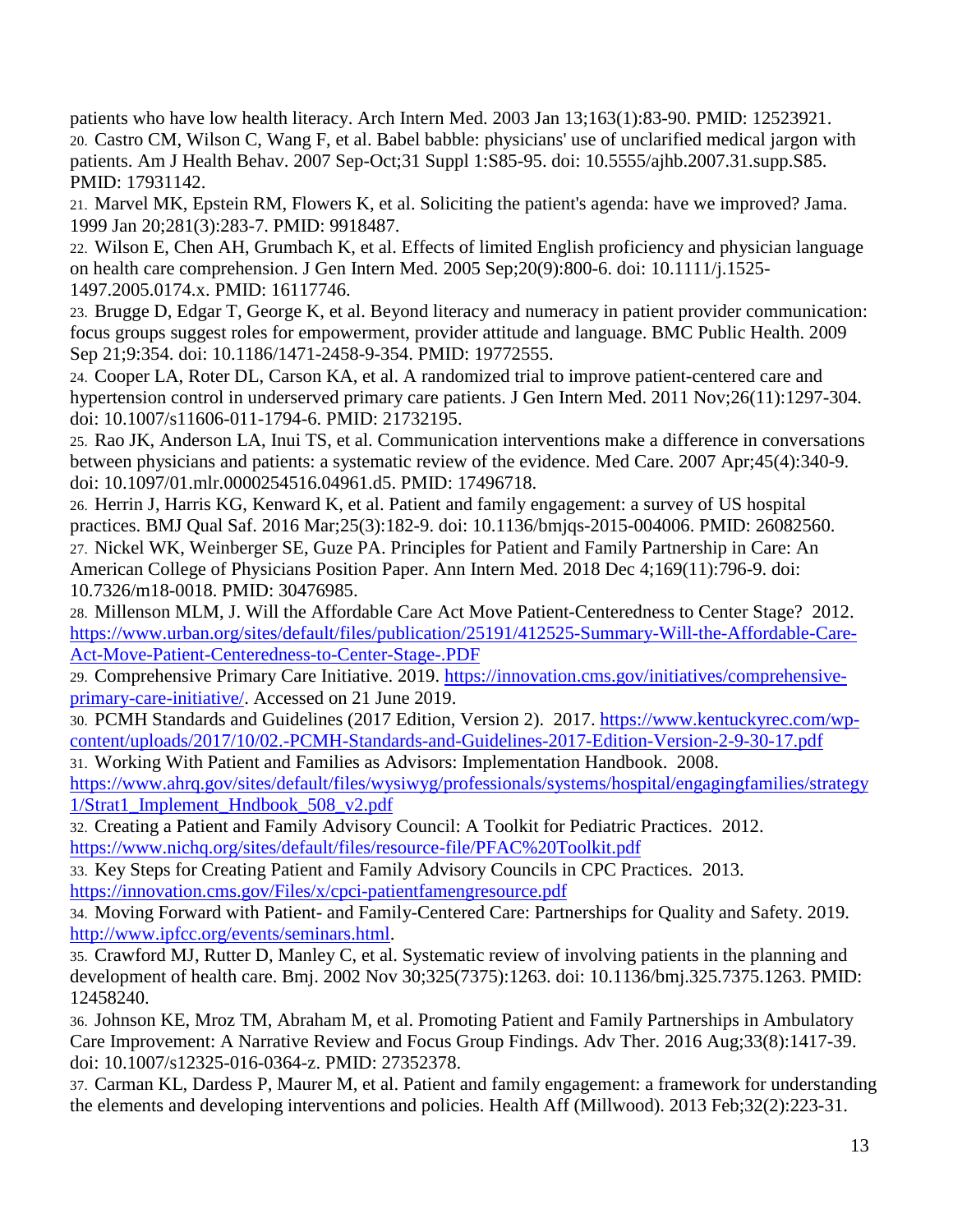doi: 10.1377/hlthaff.2012.1133. PMID: 23381514.

38. Institute of Medicine (US) Committee on Standards for Systematic Reviews of Comparative Effectiveness Research; Eden J, Levit L, Berg A, Morton S, editors. Finding What Works in Health Care: Standards for Systematic Reviews. Washington, (DC): National Academies Press (US); 2011. PubMed PMID: 24983062.

39. (HIMSS) HIaMSS. Patient Engagement Framework. Chicago, IL; 2014 [updated 2017].

40. Kim JM, Suarez-Cuervo C, Berger Z, et al. Evaluation of Patient and Family Engagement Strategies to Improve Medication Safety. Patient. 2018 Apr;11(2):193-206. doi: 10.1007/s40271-017-0270-8. PMID: 28795338.

# **V. Definition of Terms**

Patient engagement: Continuum from "basic participation," in which patients answer providers' questions, to "engagement," in which patients take an active role by asking questions, to "activation," in which patients critically examine problems and problem solve, to "empowerment," in which patients take control and make their own choices.

### **VI. Summary of Protocol Amendments**

None.

# **VII. Key Informants**

Within the Technical Brief process, key informants serve as a resource to offer insight into the clinical context of the technology/intervention, how it works, how it is currently used or might be used, and which features may be important from a patient of policy standpoint. They may include clinical experts, patients, manufacturers, researchers, payers, or other perspectives, depending on the technology/intervention in question. Differing viewpoints are expected, and all statements are crosschecked against available literature and statements from other Key informants. Information gained from Key informant interviews is identified as such in the report. Key informants do not do analysis of any kind nor contribute to the writing of the report and have not reviewed the report, except as given the opportunity to do so through the public review mechanism.

Key informants must disclose any financial conflicts of interest greater than \$10,000 and any other relevant business or professional conflicts of interest. Because of their unique clinical or content expertise, individuals are invited to serve as Key informants and those who present with potential conflicts may be retained. The TOO and the EPC work to balance, manage, or mitigate any potential conflicts of interest identified.

# **VIII. Peer Reviewers**

Peer reviewers are invited to provide written comments on the draft report based on their clinical, content, or methodologic expertise. Peer review comments on the preliminary draft of the report are considered by the EPC in preparation of the final draft of the report. Peer reviewers do not participate in writing or editing of the final report or other products. The synthesis of the scientific literature presented in the final report does not necessarily represent the views of individual reviewers. The dispositions of the peer review comments are documented and will be published three months after the publication of the Technical Brief. Potential reviewers must disclose any financial conflicts of interest greater than \$10,000 and any other relevant business or professional